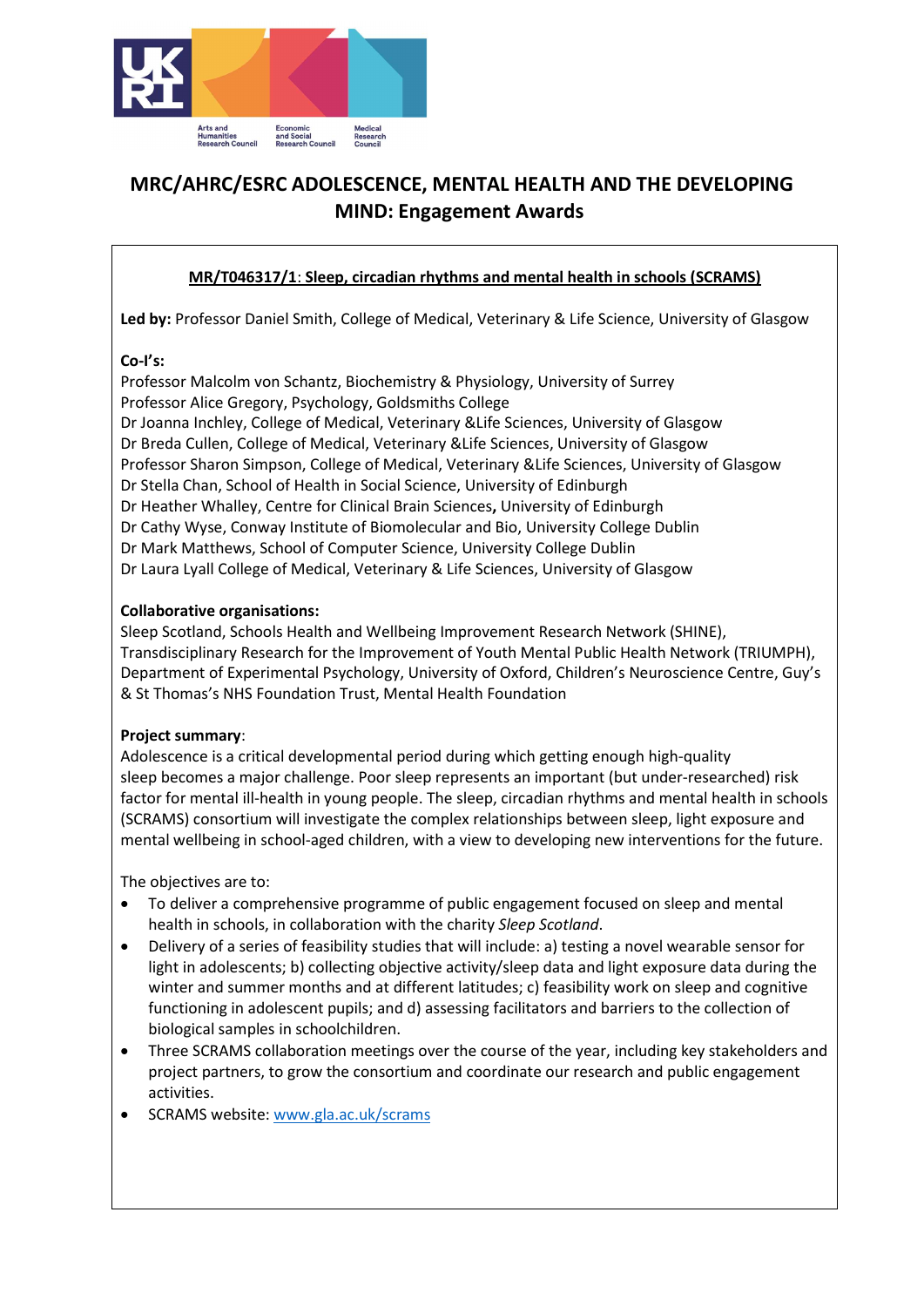## MR/T046562/1: Future Minds NI

Led by: Professor Siobhan O'Neill, School of Psychology, University of Ulster

#### Co-I's:

Professor Gavin Davidson, School of Social Science, Education & Social Work, Queen's University of Belfast

Professor Maurice Mulvenna, School of Computing & Mathematical Science, University of Ulster Dr Elaine Murray, School of Biomedical Sciences, University of Ulster

Dr Edel Ennis, School of Psychology, University of Ulster

Dr Raymond Bond University of Ulster School of Computing & Mathematical Sci

Professor Colum Walsh, School of Biomedical Sciences, University of Ulster

Dr Margaret McLafferty, School of Biomedical Sciences, University of Ulster

## Collaborative organisations:

Mental Health Foundation (MHF), NI Commissioner for Children and Young People (NICCY), Youth Action NI, Action Mental Health (AMH), Action Mental Health, The Department of Health, The Royal College of Psychiatrists in NI, Public Health Agency

## Network summary:

The Future Minds Research Network will support the establishment of a research community and multidisciplinary teams to build research with, and for, young people in Northern Ireland. NI currently has high rates of mental illness and suicide and there are concerns about the effects of intergenerational transmission of trauma from the years of conflict, and the effects of parental trauma exposure on the mental health of young people.

The Network therefore has two themes:

1. adolescent mental health and suicidal behaviour

2. intergenerational trauma. There are two targeted groups: marginalised young people in deprived areas; and college students.

The project includes pilot studies that align with the research team's ongoing work, but adds substantial new elements to them to understand the biopsychosocial processes involved in intergenerational trauma and the potential use of chatbots to promote wellbeing. The Network will identify the mental health research needs for young people in NI through an agenda setting exercise with young people themselves, and an evidence review, both of which will be disseminated to stakeholders, and launched at mini conferences and policy round tables, in collaboration with our partner mental health charities and the government Departments and the leading youth agencies who supported the application.

The Future Minds Network will have benefits for young people in NI, the UK, and internationally. It will underpin future studies to advance our understanding of adolescent mental illness, and support the development of novel interventions to promote the well-being of future generations.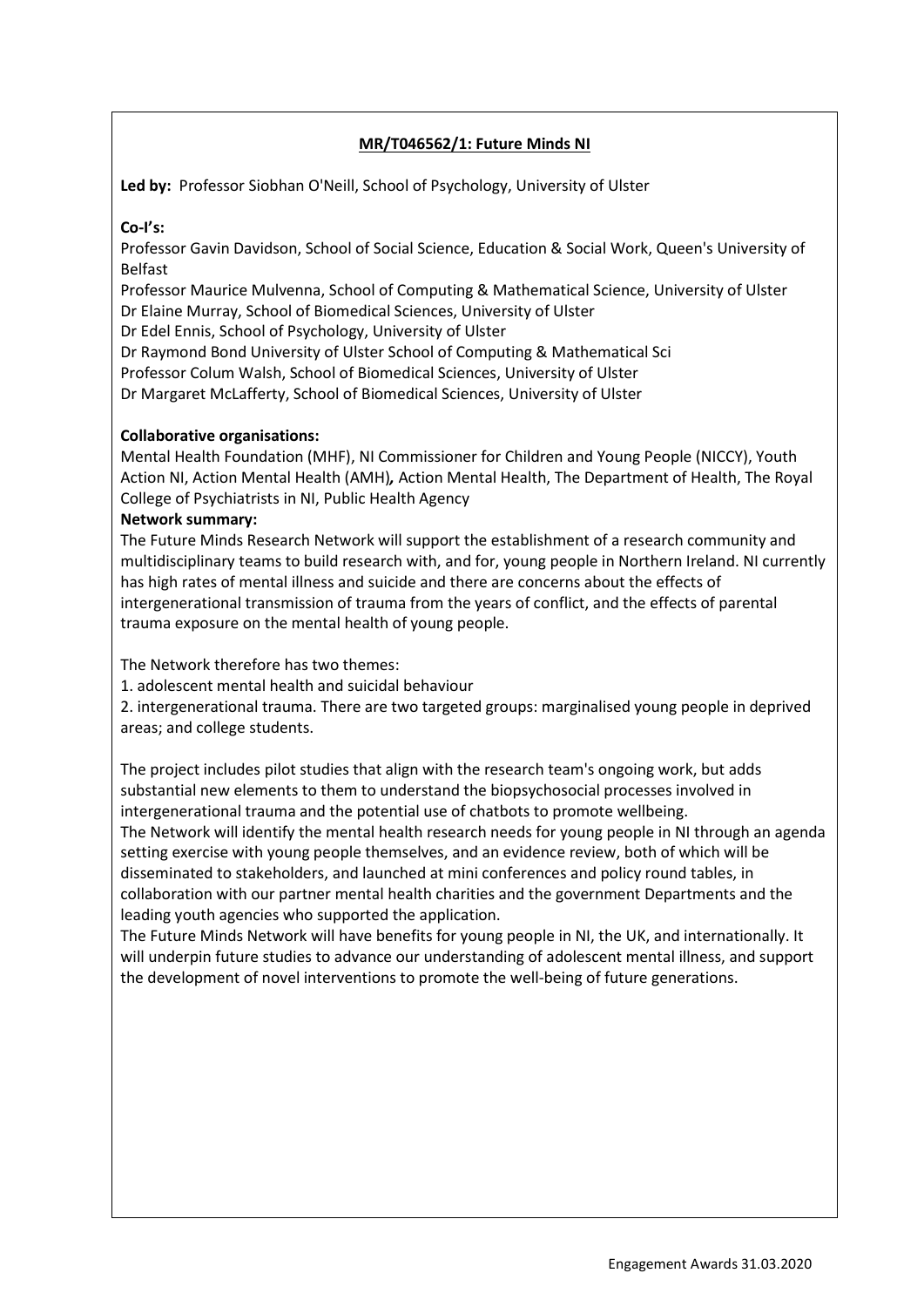# MR/T046732/1: The DREAM Project: Diversity, Research, and Engagement for Adolescent Mental Health

Led by: Dr Laura Nellums, School of Medicine, University of Nottingham

#### Co-I's:

Dr Laura Asher, School of Medicine, University of Nottingham Dr Manish Pareek, Infection Immunity and Inflammation, University of Leicester Professor Panos Vostanis, Neuroscience& Psychology, University of Leicester

## Collaborative organisations:

Nottingham and Notts Refugee Forum, Nottingham Arimathea Trust, Hot Yoga Nottingham , English for Speakers of Other Languages, The Red Cross, The Race Equality Centre, Leicester City of Sanctuary, American Public Health Association Caucus for Refugee and Immigrant Health

## Network summary:

Children and adolescents from migrant backgrounds may be at increased risk of poor mental health outcomes due to exposure to stressful or traumatic events before, during and following migration. However, there has been limited research on ways to protect their mental health. There is also little understanding of how to best connect with these groups to support their engagement in research or health services, or to ensure that interventions are appropriate, effective, and sustainable. Creative and arts-based approaches have been used to engage with youth from diverse backgrounds, and to promote mental health and resilience.

The aim of this research is to utilise participatory research methods and art-based approaches to strengthen evidence on the mental health needs of children and adolescents from migrant backgrounds, and effective strategies to strengthen engagement and mental health promotion.

The specific objectives are to:

1) Establish a sustainable foundation for future research and engagement in this area through the development of a multidisciplinary and cross-sectoral research network, and youth mental health consortium;

2) Investigate mental health needs, and conceptualisations of risk factors, resilience, and barriers to engagement among children and adolescents with migrant backgrounds through a mixed-methods survey and photovoice project;

3) Develop and pilot a co-produced arts-based mental health promotion intervention through collaboration with the youth consortium.

The research will support cross-sectoral, interdisciplinary, and participatory research in this field going forward, through the development of the research network and youth mental health consortium.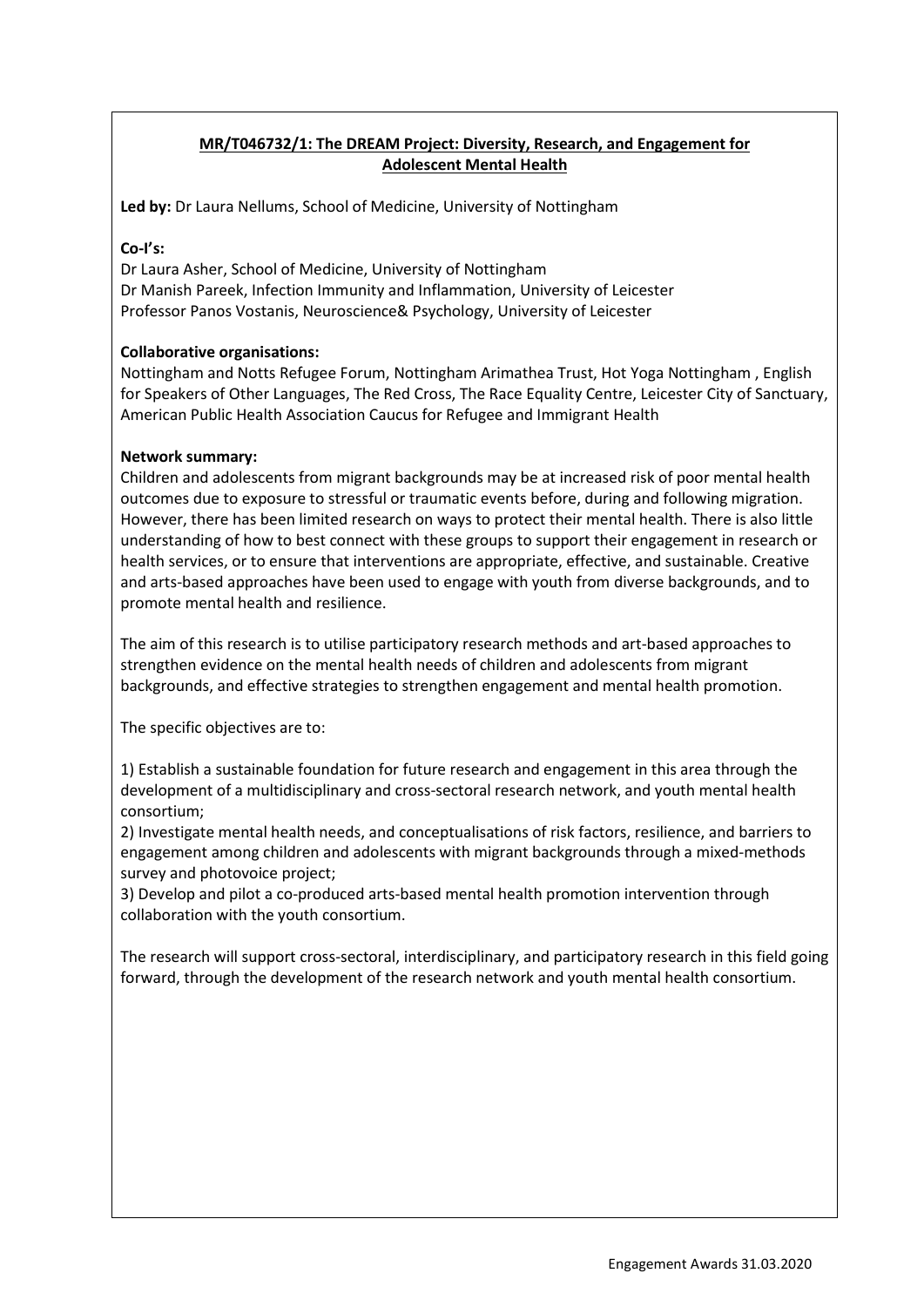# MR/T046864/1: Adolescent Mental Health and Development in the Digital World

Led by: Professor Chris Hollis, School of Medicine, University of Nottingham

#### Co-I's:

Professor Ellen Townsend, School of Psychology, University of Nottingham

Dr Matteo Bastiani & Dr Elvira Perez, School of Medicine , University of Nottingham

Dr Petr Slovak, KCL, Informatics, & Professor Edmund Sonuga-Barke , Child and Adol Psychiatry, KCL

Professor Marina Denise Anne Jirotka, Computer Science, University of Oxford

Professor Chris Greenhalgh & Professor Steve Benford, School of Computer Science, University of Nottingham

Professor Sally Merry & Dr Karolina Stasiak, Psychiatry and Behavioural Science, University of Auckland

Professor Sonia Livingstone, Media and Communications, LSE

Professor Paul Stallard, Department for Health , University of Bath

Professor Anna Cox, Interaction Centre & Professor Yvonne Rogers, Computer Science, UCL Dr Praveetha Patalay, Institute of Cardiovascular Science & Professor Yvonne Kelly, Epidemiology and Public Health, UCL

## Collaborative organisations:

Samaritans, XenZone Ltd, Institute of Psychiatry, Psychology & Neuroscience (Kings College London), London School of Economics and Political Science (LSE), University of Bath, Auckland University, University College London, University of Oxford, The McPin Foundation, Anna Freud Centre National Schools in Mind Network, Department of Health and Social Care, Department for Culture, Media and Sport, National Institute for Health and Care Excellence (NICE), NHS England, Public Health England, NHSX and Local Authorities.

#### Project summary:

Our vision is to harness the potential of digital technology to transform adolescent mental health and wellbeing and provide a safe, and supportive, digital environment to tackle the growing humanitarian crisis of unmet need arising from mental health disorders in young people (covering the definition of adolescence from age 10 up to the age of 25).

Our project address two key research challenges:

- Harnessing digital technologies to identify those young people at risk of mental health problems and developing personalised digital interventions that bridge the adolescent mental health treatment gap.
- Understanding how the digital environment influences, and is influenced by, adolescent mental health problems, brain and cognitive development and what factors promote resilience.

Our engagement activities will bring together a diverse range of researchers and stakeholders to address pressing societal, public policy and research questions concerning how the new 'digital environment' affects, and can better support, young people's mental health.

Outputs and impact:

- An interdisciplinary research community and road map for adolescent digital mental health.
- A technical and ethical framework to collect, share, discover and analyse sensitive personal data that matches the speed of digital innovation.
- Evidence-based advice to safeguard youth from harmful digital environments and design tools to promote resilience.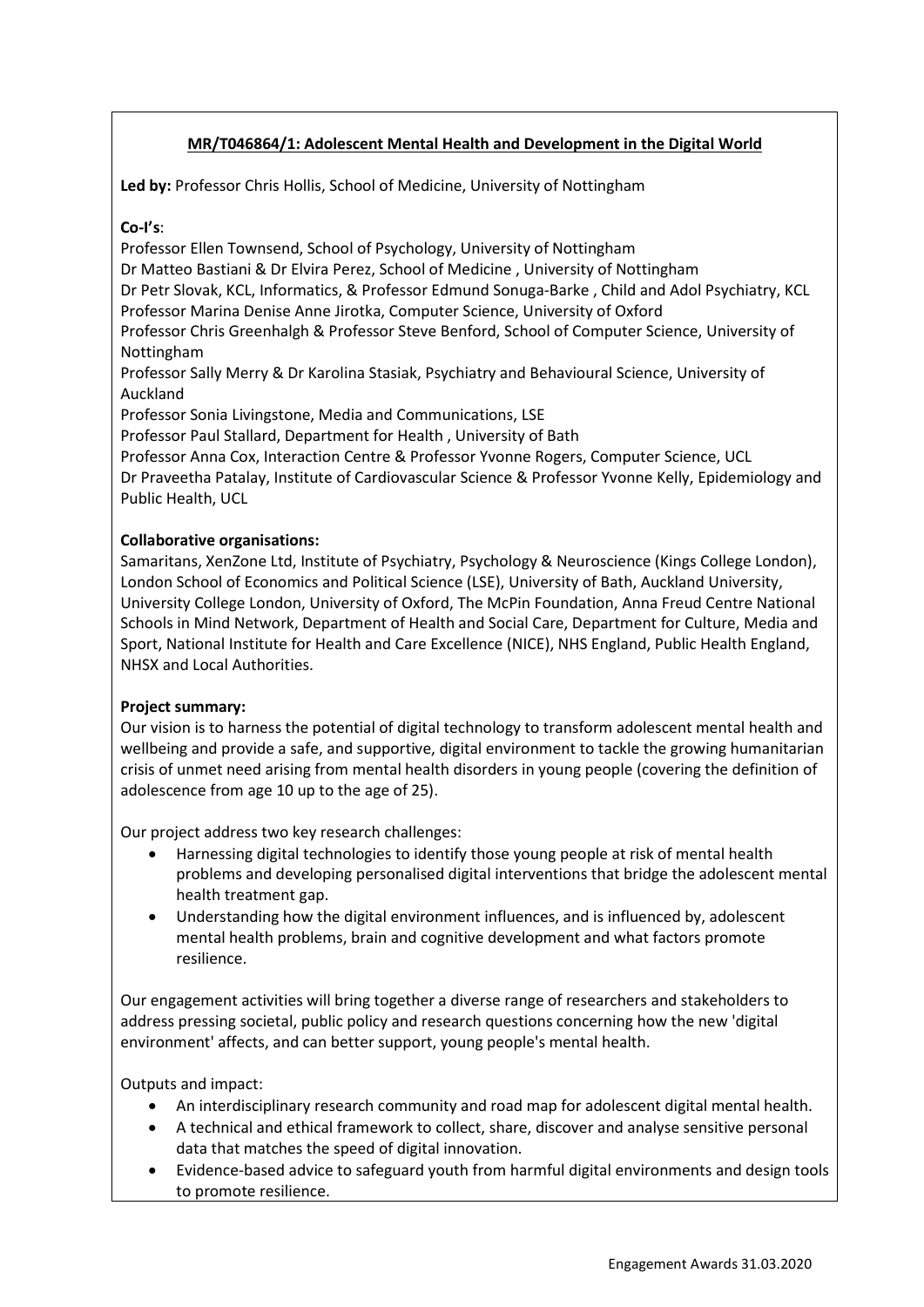# MR/T046260/1: Understanding and enhancing mental health competence - a promising new approach to improving lives for young people

Led by: Professor Russell Viner, GOS Institute of Child Health, University College London

#### Co-I's:

Professor Jessica Deighton, University College London Dr Mina Fazel, Department of Psychiatry, University of Oxford Dr Steven Hope, GOS Institute of Child Health, University College London Professor Ingrid School, Institute of Education, University College London

## Collaborative organisations:

Association for Young People's Health, University of Cambridge, The Health Foundation, Imperial College London, Murdoch Children's Research Institute, National Children's Bureau (Young Research Advisors).

## Project summary:

Mental health competence (MHC) is a strengths-based approach to the assessment of positive mental health in young people. MHC includes skills for getting along with and caring for others and the capacity to manage emotions and behaviour. Improving MHC skills through school-based Social and Emotional Learning (SEL) programmes holds potential for a range of benefits, from a reduction in participation in risky behaviours to higher educational achievements. However, there are a number of knowledge gaps around implementation and impact of interventions to improve MHC, which this multidisciplinary project will address.

Our aim is to accelerate the development of MHC interventions to improve young people's lives. We will integrate insights drawn from the lived-experience and research, including engagement with young people, practitioners and policy stakeholders, reviews of existing school-based interventions, and new analyses of intervention trial and population cohort data.

During the year we will:

1. Work with young people, health and education practitioners and policy stakeholders to understand how MHC might operate and be intervened upon in school settings;

2. Investigate whether existing school interventions that improve adolescent outcomes operate through increasing MHC. We will test the extent to which positive outcomes from such interventions are mediated by an improvement in MHC;

3. Investigate the potential for changes in MHC to improve adolescent outcomes at a population level.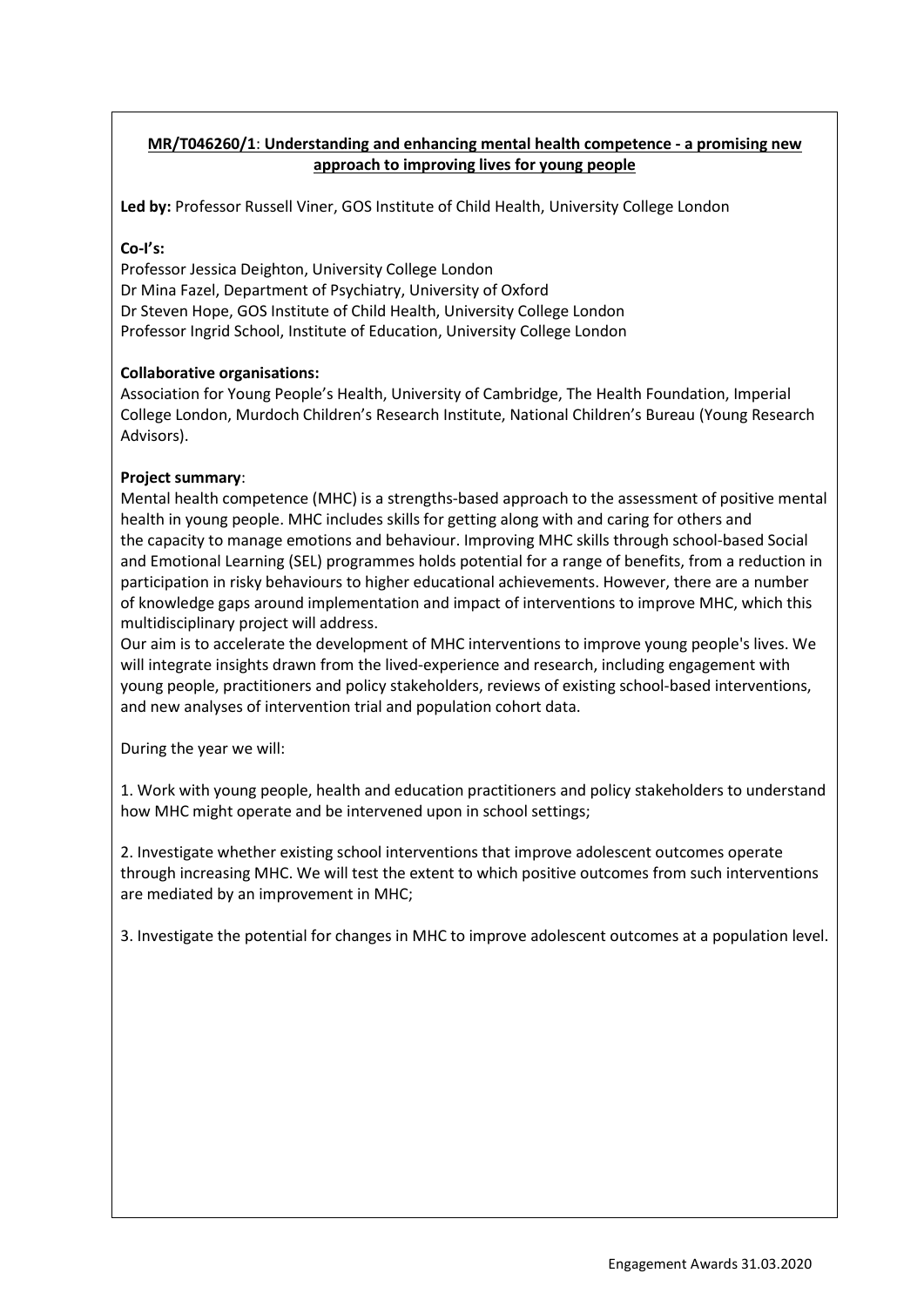# MR/T046716/1 Adolescence, digital technology and mental health care: exploring opportunity and harm

Led by: Dr Lucy Biddle, Bristol Medical School, University of Bristol

#### Co-I's:

Dr Helen Bould, Bristol Medical School, University of Bristol Dr Oliver Davis, Bristol Medical School, University of Bristol Professor Rachael Gooberman-Hill, Clinical Science, University of Bristol, Dr Claire Haworth, Experimental Psychology, University of Bristol Professor Ulrika Maude, School of Humanities, University of Bristol Dr Roisin Mcnaney, Electrical and Electronic Engineering, University of Bristol Professor Paul Moran, Bristol Medical School, University of Bristol Dr Nicholas Turner, Bristol Medical School, University of Bristol Dr Myles-Jay Linton, Bristol Medical School, University of Bristol

## Collaborative organisations:

MeeTwo Education Ltd, People in Health West of England (PHWE), 'Off the Record' (local young person's mental health service), Orygen National Centre of Excellence in Youth Mental Health in Australia, NHS Somerset CCG, Elizabeth Blackwell Institute, University of Bristol, QuintET group, University of Bristol, Emerging Minds network

## Project summary:

Our collaboration will pave the way for a substantial programme of research focused on the relevance of adolescents' digital technology use in consultations about mental health. We will explore both opportunities and harms posed by digital technology use and if addressing these in consultations can help clinicians to manage patient risk. Three workstreams of activity will take place focused on stakeholder engagement, collaboration building across academia and industry, and pilot research exploring questions around whether young people's technology use can be drawn upon to enrich face-to-face consultations, used as a tool to make these work better and more efficiently; and whether clinicians have a role to play in safeguarding against harmful use.

Our key objectives are to:

- Engage with young people, their supporters, health and social care practitioners, and digital technology providers to identify the most pressing questions and acceptable ways to research these; and generate an online stakeholder hub to enable us to become a working community of practice
- Scope current informal practice and innovation at the interface between clinical encounters in mental health care and young people's technology use in relationship to their mental health
- Conduct two pilot projects which will i) begin to explore the feasibility of using mental health app data to assist with clinical history taking and triage; and ii) use Delphi methods to derive guidelines about the best ways for mental health clinicians to talk to young people about technology use where this may present risks to their mental health.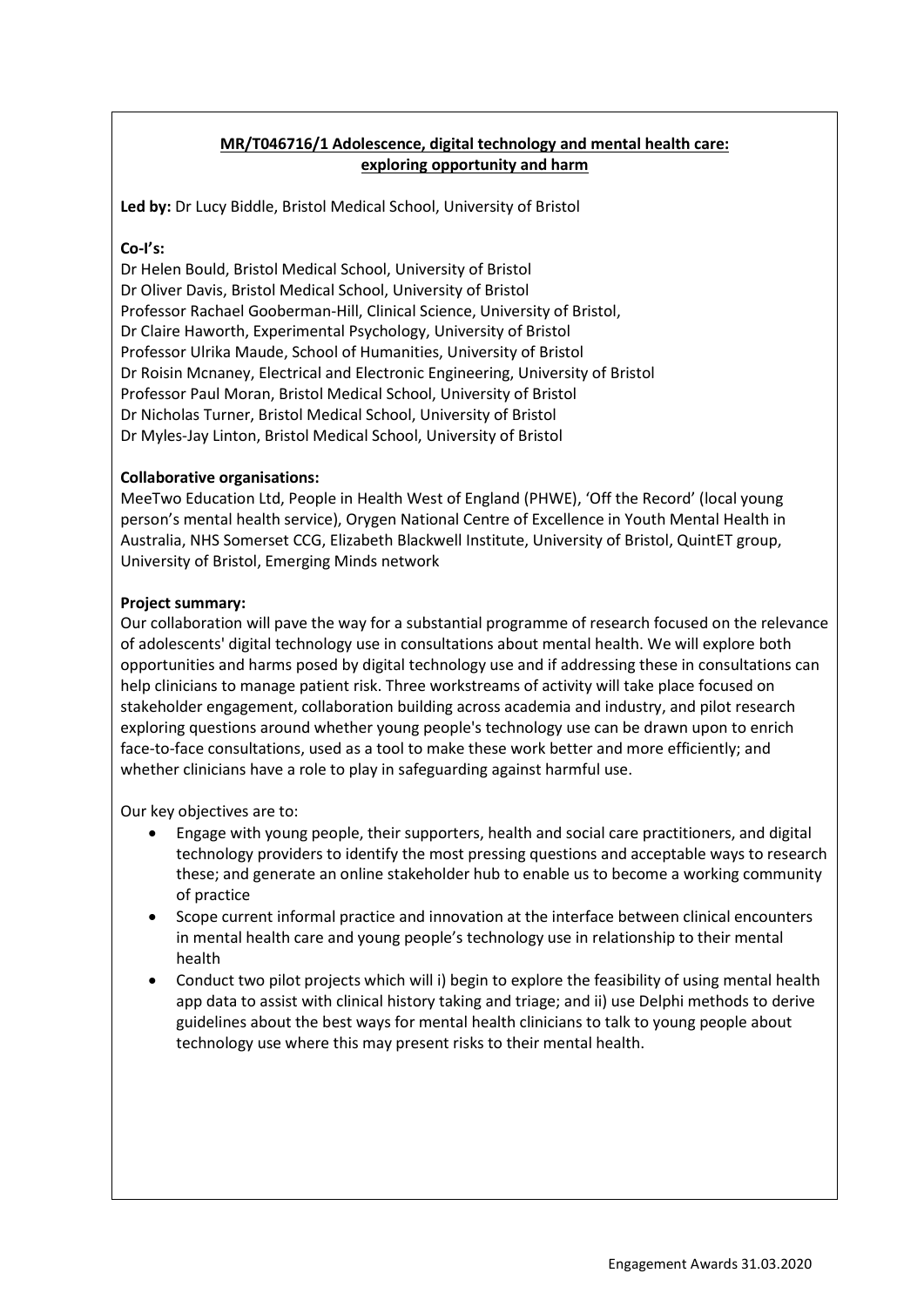# MR/T046597/1: Be Seen: an arts-led participatory approach to understanding 'big data' in young people's mental health and use of images by young people

Led by: Professor Ann John, Medical School, Swansea University

## Co-I's

Professor Karen Ingham, Digital Artist

Professor Louise Jane Condon, College of Human and Health Sciences, Swansea University Dr Ashrafunnesa Khanom, Institute of Life Science Medical School, Swansea University

#### Collaborative Organisations

MQ Mental Health, Volcano Theatre , Fotonow , Plymouth Youth Services, Discovery Student Volunteering Service, Ethnic Minorities & Youth Support Team Wales, Orygen, Plymouth City Council

#### Summary:

'Big data' is a buzzword in many areas of our lives. The rapid linkage of information from a wide range of sources - health, social media- has resulted in hope for a new era of research into young people's mental health. The Adolescent Mental Health Data Platform (ADP) aims to harness this step-change bringing together multiple sources of 'big data' anonymously and securely in one place, protecting young people's privacy.

The successful 'Be Heard' initiative brought together the voices of young people affected by mental health issues and directs the type of content we create around this data.

This newly funded project will now develop this initiative into 'Be Seen.' A series of workshops will be held to bring young people aged 16-24 together with professionals from arts, data science and medicine. Young people are keen to share their stories and now do this predominantly through imagery (both photography and moving images/ videos). These workshops will equip young people with creative thinking skills, to discuss issues such as ownership of images and the tension between the intent behind a post and it's interpretation by those viewing it. There will also be discussions on the use of their data using our real 'big data' projects as examples.

Workshop participants will include those who have experienced mental health problems or who have self-harmed. One workshop will be held with young people from the Gypsy and Traveller community and include discussions on a current 'big data' project in their community. Another will run with Refugee and Asylum Seeker young people. These workshops will also explore alternatives to photography including filmmaking and creative spaces in virtual reality.

Following these workshops researchers will work one-to-one with young people to create pieces of artwork. Alternatives to photography will be explored and young people will be equipped with the tools to manage tension between intent and interpretation and to create imagery as catharsis without increasing risk to themselves or others. The artwork created by these young people will be showcased in an online exhibition and film. The exhibition will be open to the public and will highlight the critical thinking and skills covered in the creation of pieces. The exhibition will also aim to raise awareness of issues around the use of 'big data' and narratives through images, facilitate open discussions and the reduction in stigma.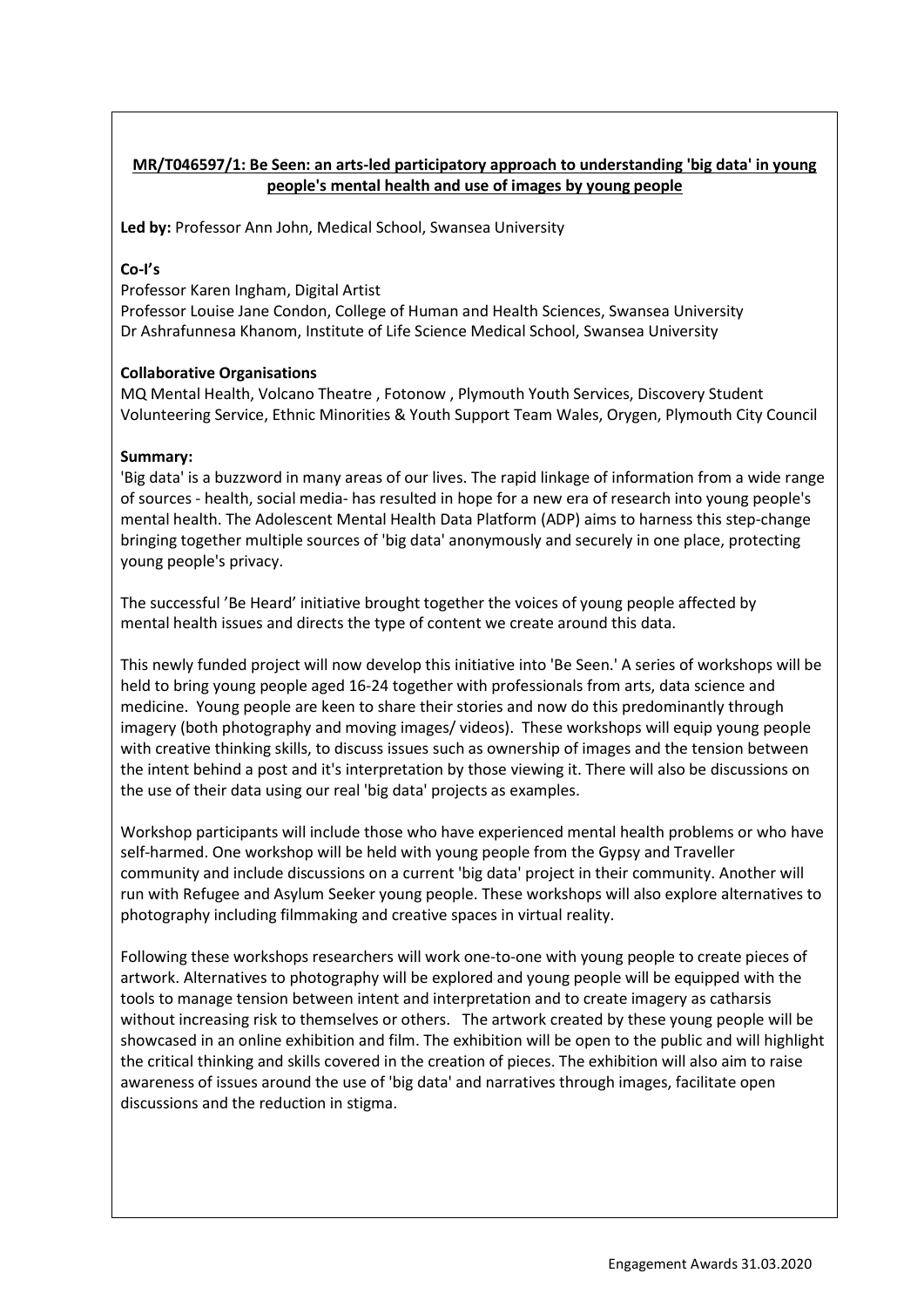# MR/T04618X/1: Agency, Social Identity & Justice in Mental Health: A Collaboration with Young People, Clinicians & Academics across Philosophy, Ethics & Neuroscience

Led by: Professor Rosemarie McCabe, School of Health Sciences, University of London

#### Co-Is

Matthew Broome, School of Psychology, University of Birmingham Professor Lisa Bortolotti, School of Philosophy, Theology & Religion, University of Birmingham Dr Michael Larkin, School of Life and Health Sciences, Aston University

## Collaborative organisations:

The McPin Foundation, Institute of Cognitive Neuroscience at University College London, Max-Planck Research Institute for Social Neuroscience, Cognitive Neuroscience, Aston University, Uehiro Centre for Practical Ethics, University of Oxford, East London NHS Foundation Trust, Birmingham Women's and Children's NHS Foundation Trust

## Project summary:

Young peoples' sense of agency and social identity is developing. Mental healthcare interactions offer access to treatment and support. However, from our consultations with young people, we are aware how disenfranchised they can feel, when services seem to speak a different language that does not involve them, address their needs in a way they feel is helpful and respect their agency. We will explore how young people feel helped or harmed by mental healthcare interactions. Ultimately, we are interested in how young people feel enabled to be active agents in their care and identify solutions they feel will help rather than harm them.

We will:

- collaborate with young people, their families, clinicians and academics across philosophy, ethics (the study of what is right and wrong), psychology and neuroscience (the study of the brain) to investigate agency, social identity and justice in youth mental health
- analyse verbal and non-verbal communication in mental healthcare encounters involving young people to examine how epistemic justice (being entitled to know one's own experiences) and agency is fostered or thwarted in these encounters
- test novel interview methods with young people to identify their preferences on how best to interview them about their experience of agency, social identity and justice
- develop a new study idea to investigate the effect on the developing brain of high and low agency in social interaction.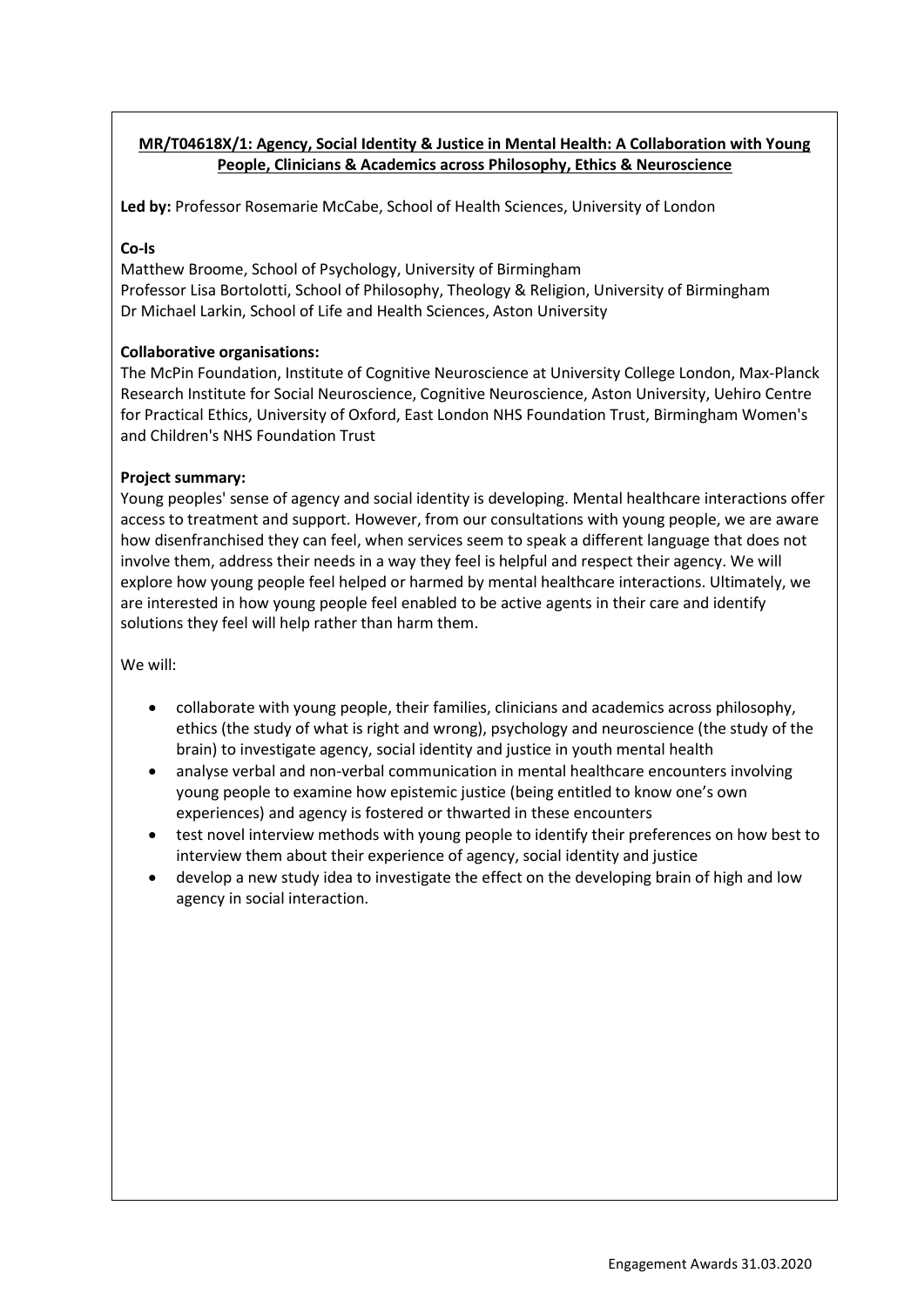# MR/T046848/1: The mental health and wellbeing of youth in care and care-leavers: Development of a national collaborative research agenda

Led by: Professor John Devaney, School of Social and Political Science, University of Edinburgh

## CO-Is:

Professor Gavin Davidson, School of Social Science, Education and Social Work, Queen's University Belfast

Dr Rachel Hiller, Department of Psychology, University of Bath Dr Joanna Martin, School of Medicine, Cardiff University Professor Anita Thapar, School of Medicine, Cardiff University

## Collaborative organisations:

Association of Child Protection Professionals, Barnardo's, Children 1st, Children in Northern Ireland, The Health & Social Care Board for Northern Ireland, NSPCC, The National Youth Advocacy Service, Northern Ireland Commissioner for Children and Young People, Safeguarding Board for Northern Ireland, Who Cares Scotland, ADHD Foundation & Allied Neurodevelopmental Services, CORAM

## Project summary:

At present it is estimated that over 75,000 children and young people are currently in state care in the UK, the majority of whom have poorer mental health than their peers due to the events and circumstances leading up to their admission to care, and some of the experiences they have while in care. Our project seeks to address the deficit in our knowledge about how we understand the mental health needs and trajectories of young people who are looked after, and how we can respond in ways which are likely to be helpful. We are seeking to bring together through this project researchers, individuals who work with this group of young people in schools

and care settings, policy makers and, most importantly, individuals with lived experience of being looked after by the state. Our overall aim is to develop a national research agenda for this population of young people for the next decade.

Our objectives are to:

- work with care experienced young people to explore how mental health is defined, and the key issues we should be exploring;
- explore how we conceptualise the mental health needs of young people who are looked after, and how we could and should respond in ways which are likely to be effective and acceptable to young people;
- discuss the range of research approaches which are likely to be useful and realistic in undertaking high quality research in this area;
- agreeing amongst experts from research, practice and with lived experience, the ways that research studies can measure and assess the mental health of young people and the impact of new ways of working; and,
- to develop an approach to training and supporting non-mental health practitioners to better identify and support young people and their mental health.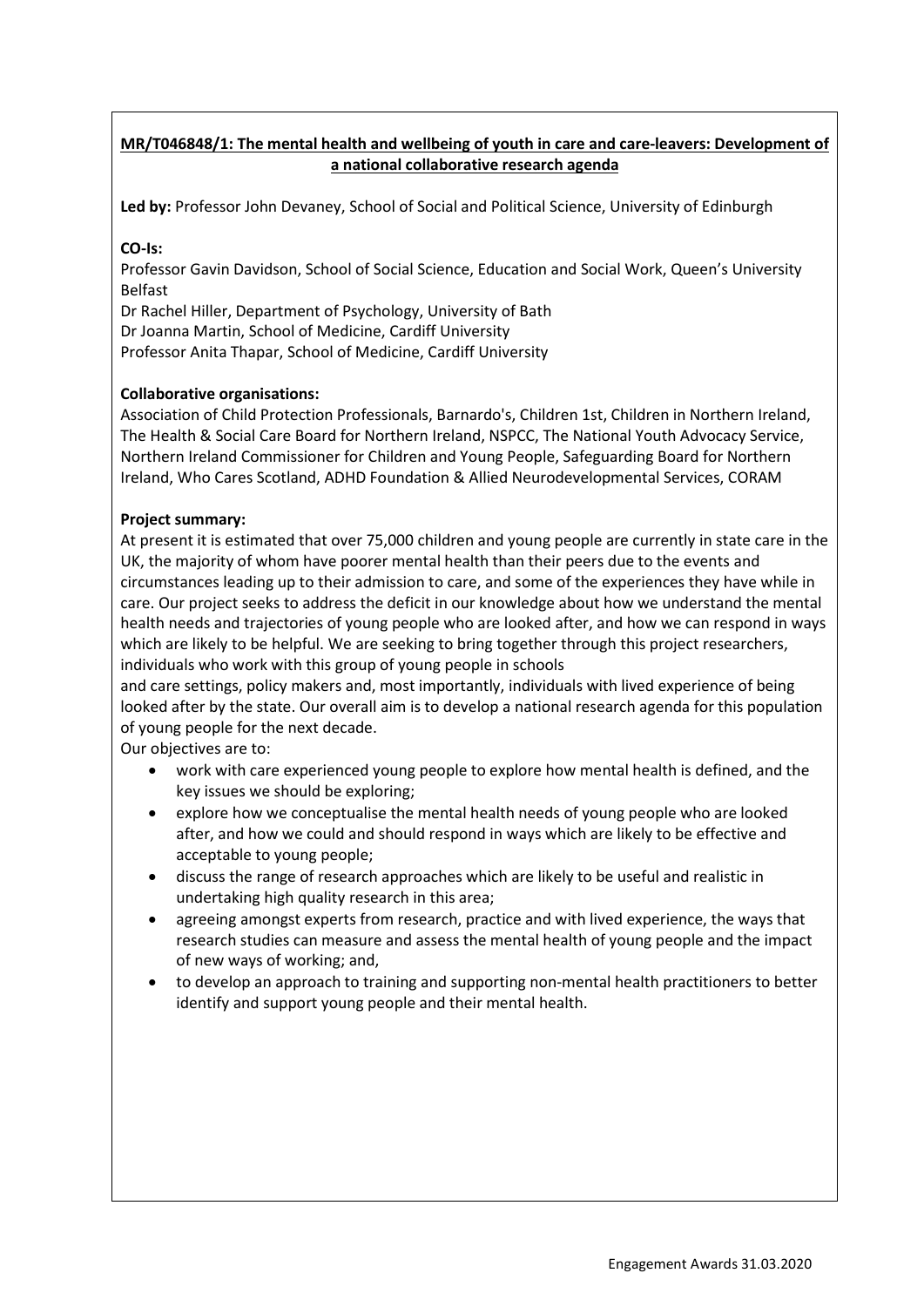# MR/T046430/1: Towards early identification of adolescent mental health problems

Led by: Dr. Anna Moore, Psychiatry, University of Cambridge

#### Co-Is:

Dr Rudolf Cardinal, Psychiatry, University of Cambridge Professor Tamsin Ford, Child and Adolescent Psychiatry, University of Cambridge Professor John Clarkson, Engineering, University of Cambridge Dr Gos Micklem, University of Cambridge, Genetics Mr Tony Evans, Transformation, Huntingdonshire District Council Professor Peter Fonagy, Division of PALS, University College London Professor Peter Jones, Psychiatry, University of Cambridge Professor David Henry Rowitch, Paediatrics, University of Cambridge Professor Anna Vignoles, Faculty of Education, University of Cambridge Professor Carol Brayne, Public Health and Primary Care, University of Cambridge Dr Robbie Duschinsky, Public Health and Primary Care, University of Cambridge

#### Collaborative organisations:

Cambridgeshire & Peterborough NHS Trust, Cambridgeshire & Peterborough County Council, Cambridge University Hospitals Trust, Public Health England East of England, Huntingdonshire District Council, Anna Freud National Centre for Children & Families, Eastern Academic Health Science Network (AHSN), East of England (EoE) Applied Research Collaboration (ARC), Cambridge & Peterborough Sustainability Transformation Partnership (STP)

#### Project summary:

Mental health problems have significant negative effects on young people's lives. Intervening early can improve the lives of young people struggling with mental health problems. However, identifying problems is challenging, as the early symptoms often emerge as other problems, such as not doing so well at school, struggling with friendships, or behaving differently.

Early evidence suggests there may be some signs that can predict if and when a young person is developing problems. However, this information is held in a wide range of different places, such as the health records held by hospitals and GPs, or in information held by social workers and schools. We will explore if it is possible to bring this information together in a safe and secure way to create a deidentified, 'live' data resource that links information from these sources. We will then see if it is possible to develop digital tools that can identify the early signs of problems and understand how tools like this might be integrated into health systems.

During the year we will:

- Create a collaboration of experts from academia, clinical services, education, social care, computer science, data security, and policy makers, who will work together to try to solve some of the challenges of building a digital early intervention tool.
- Explore with young people, their families and carers, and those who have experienced mental health problems in childhood whether they think a tool like this would be a good idea, how they feel about data being used in this way, and how they think a tool like this should be used.
- Determine how best to achieve the high levels of data security required, so that only those people involved in a person's care can see identifiable information. We want to ensure that we establish how to build a pilot dataset of de-identified information and test if it's possible to create a 'real-time' resource with which to build our early identification tool.